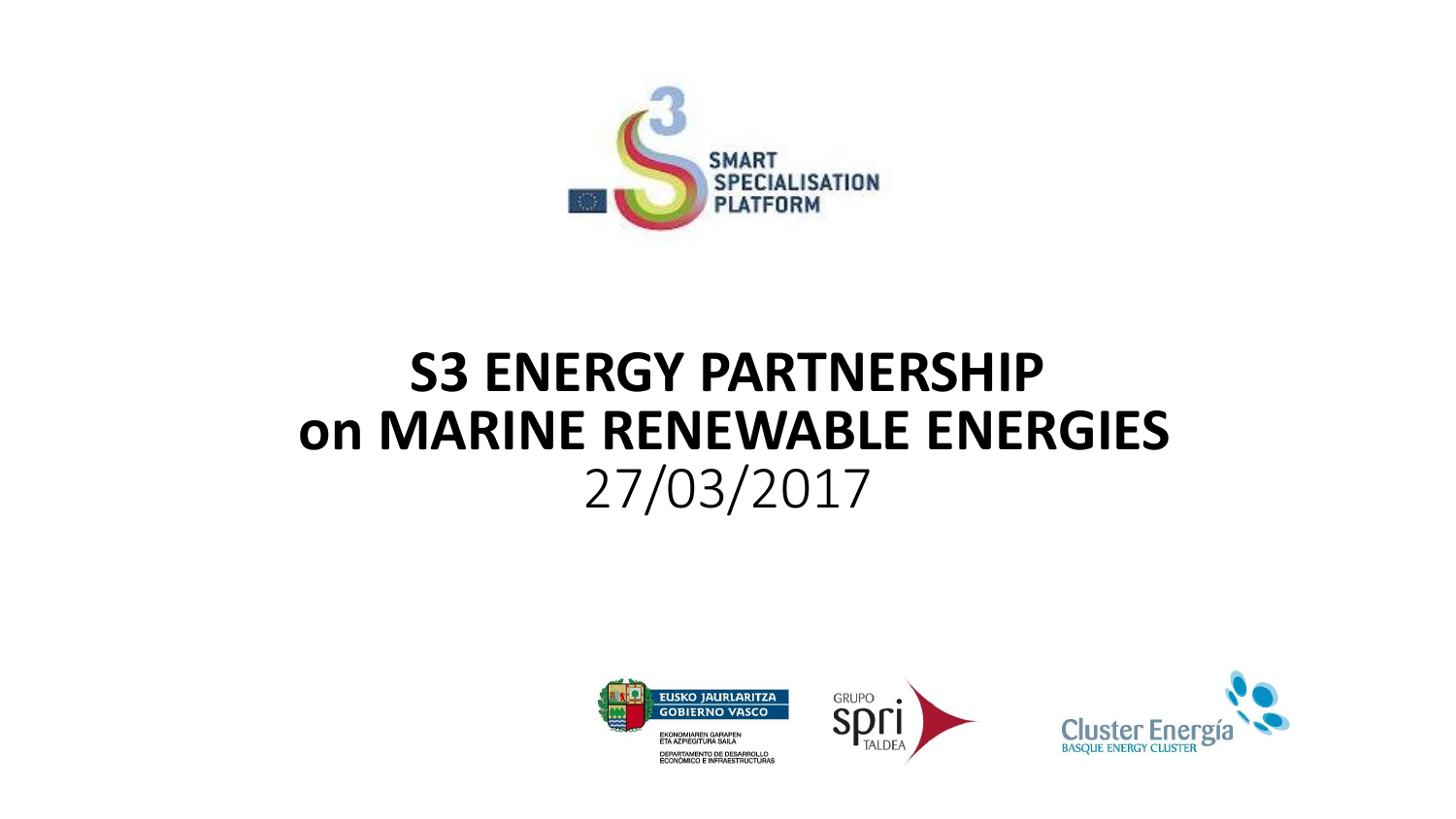## Background

- Since its launching in May 2015, the **Smart Specialisation Platform on Energy (S3PEnergy**) has supported interregional cooperation among its members around common Smart Specialisation Strategies (S3) priorities on energy. Many regions confirmed their interest to establish **S3 interregional cooperation partnerships**.
- So far, four energy priorities have been identified, i.e. **Bioenergy, Sustainable Construction, Marine Renewable Energy** and **Smart Grids.** Accordingly, the S3PEnergy is currently facilitating the creation of four thematic interregional cooperation groups to foster the implementation of their S3 with the aim to facilitate interregional cooperation among EU regions having similar Smart Specialisation energy-related priorities.
- The Basque Country and Scotland, as co-leaders of the **Vanguard Initiative ADMA Energy pilot**, have proposed the S3PEnergy to coordinate and start the reflections about the operational work of the **Marine Renewable Energies (MRE) Partnership**.

htt[p://s3platform.jrc.ec.europa.eu/s3p-energy](http://s3platform.jrc.ec.europa.eu/s3p-energy) <http://s3platform.jrc.ec.europa.eu/s3-energy-partnerships>



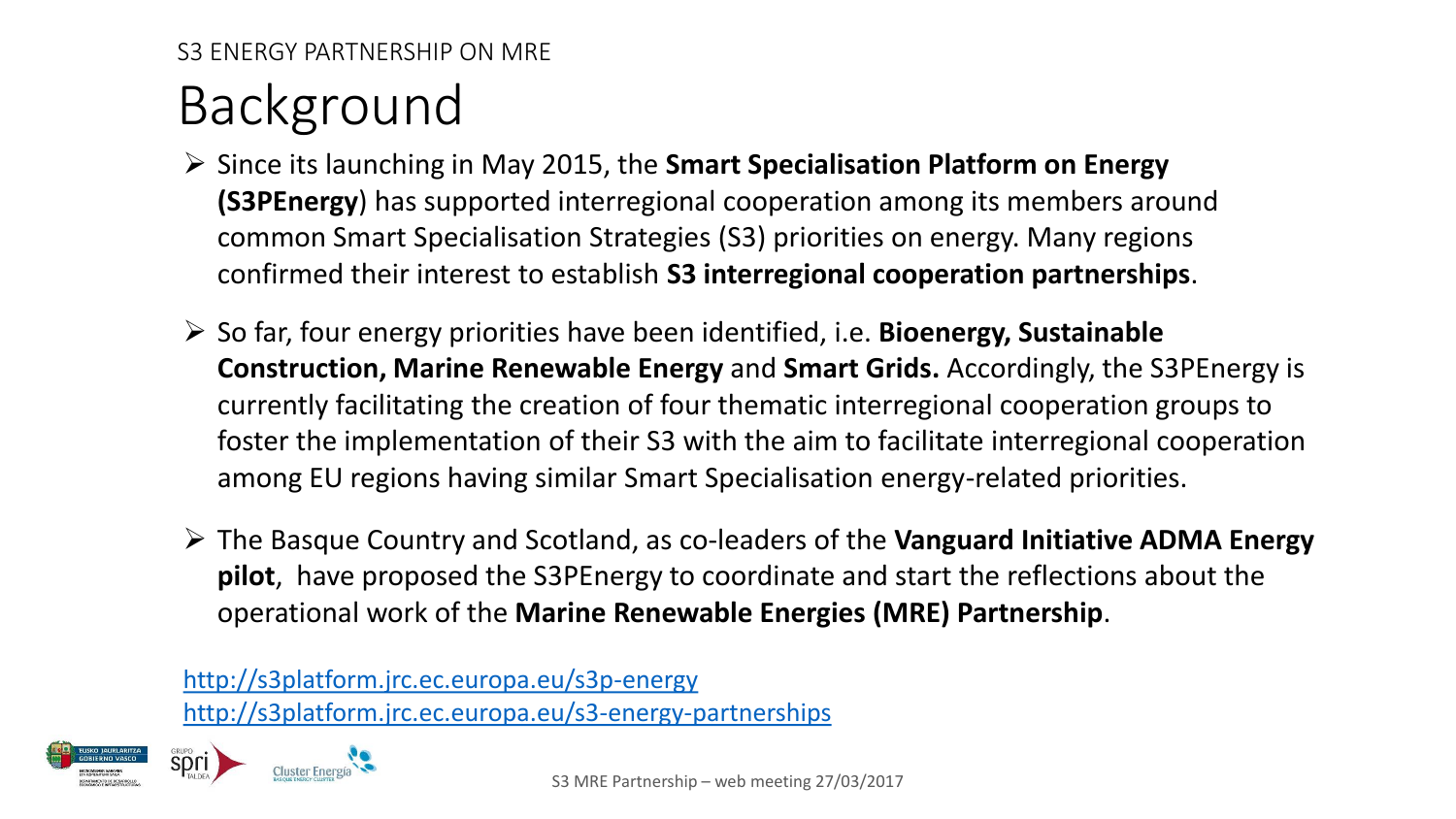### Vanguard initiative ADMA Energy pilot

- **ADMA Energy "Advanced Manufacturing for Energy-Related Applications in Harsh Environments**" is a pilot initiative backed by the Vanguard Initiative for New Growth through Smart Specialisation.
- The pilot initiative seeks to make the EU the global leader in manufacturing robust high integrity components for **marine renewables and offshore energy applications**.
- The initiative is led by the Basque Country (ES) and Scotland (UK), and 11 other European regions take part: Navarra (ES), Lombardia (IT), Norte (PT), Flanders (BE), Asturias (ES), Dalarna (SE), Syddanmark (DK), Skåne (SE), Ostrobothnia (FI), Andalucía (ES) and Emilia-Romagna (IT).

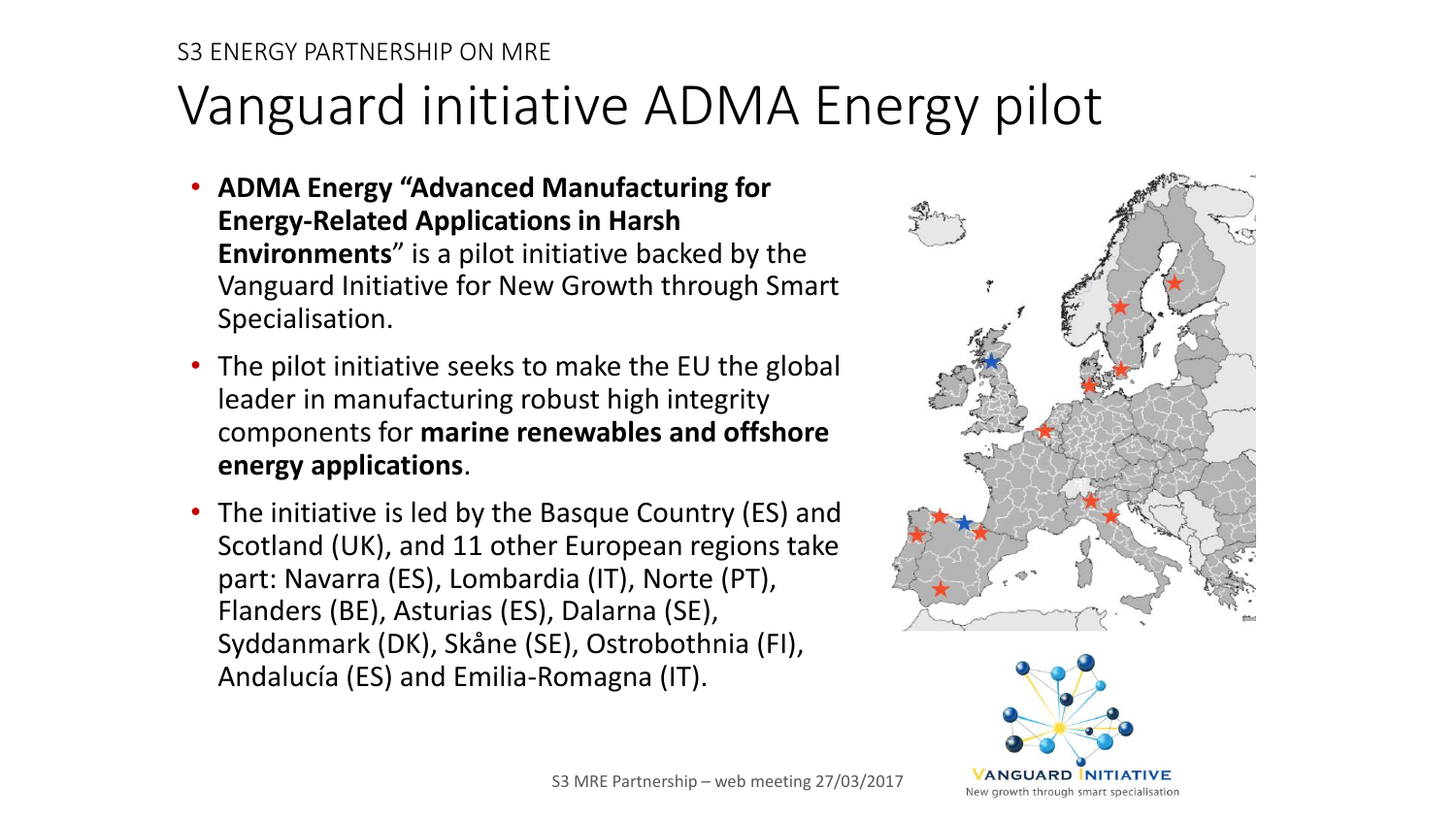### Vanguard initiative ADMA Energy pilot

The **ADMA Energy** Pilot relies on…

- The strong engagement of a **network of Policy and Technical Experts across 13 European regions** and clear interest from the **EC**
- An **inventory of around 120 organisations** across 23 regions
- A database of around **300 pivotal companies**
- **3 background studies** and an **industry survey** on industrial challenges and technology needs
- A Workshop on **Industrial Challenges & Technology Roadmap** with over 130 participants (27 January 2016)
- A **Vanguard Initiative Matchmaking event** and a **report on the main outcomes of the panel sessions** (26 February 2016)
- A **Technology Roadmap report**

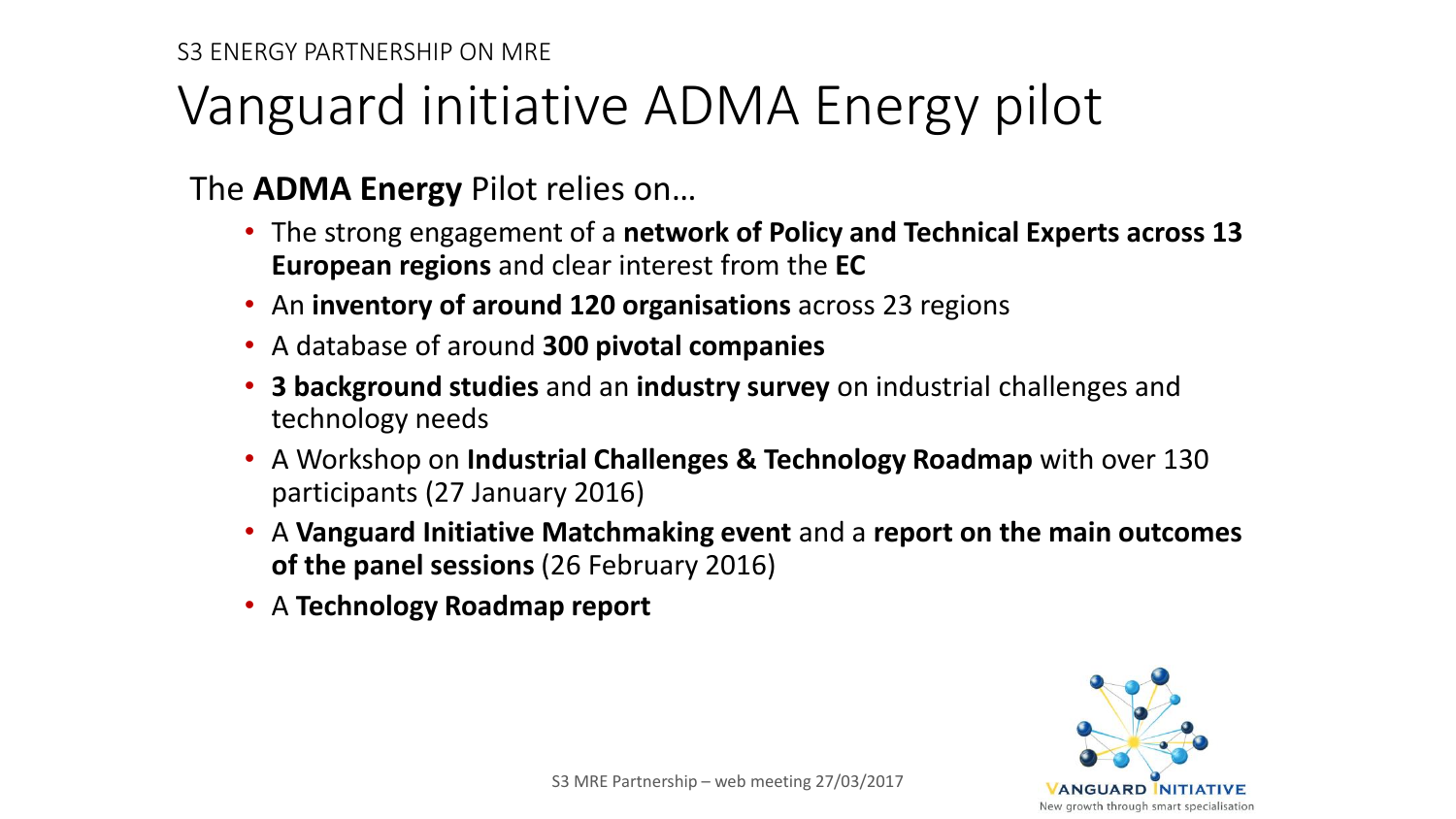### Vanguard initiative ADMA Energy pilot

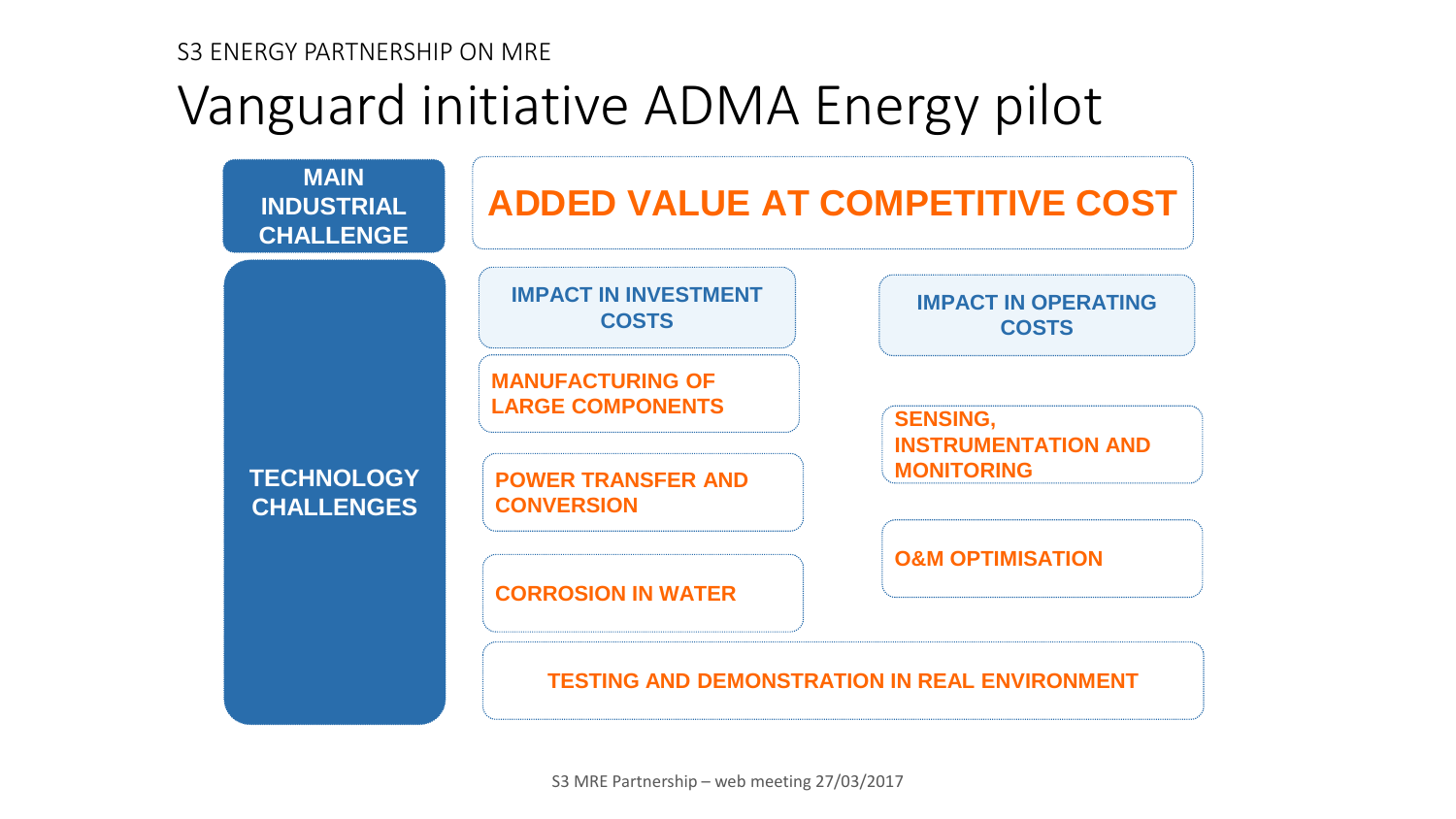## Regions involved

This strategic partnership is addressed to regions willing to join forces in an interregional cooperation framework that may lead to a better implementation of S3 Marine Renewable Energies related priorities. This means aligning regions with MRE priorities in their Thematic Objectives 1 and 4 of their ESIF Operative Program. **Regional authorities and its related clusters/SME intermediaries**  are members of the partnership

**Co-leaders:** Basque Country and Scotland.

#### **Partners:**

#### Confirmed regions from VI ADMA Energy:

Navarra (ES), Lombardia (IT), Norte (PT), Flanders (BE), Asturias (ES), Dalarna (SE), Syddanmark (DK), Skåne (SE), Ostrobothnia (FI), Andalucía (ES) and Emilia-Romagna (IT)

Confirmed regions (questionnaire sent) Cornwall and Isles of Scilly (UK)

#### Other interested regions:

Sogn og Fjordane (NO), Pomorskie (PL), Bretagne (FR), Zuid-Holland (NL)



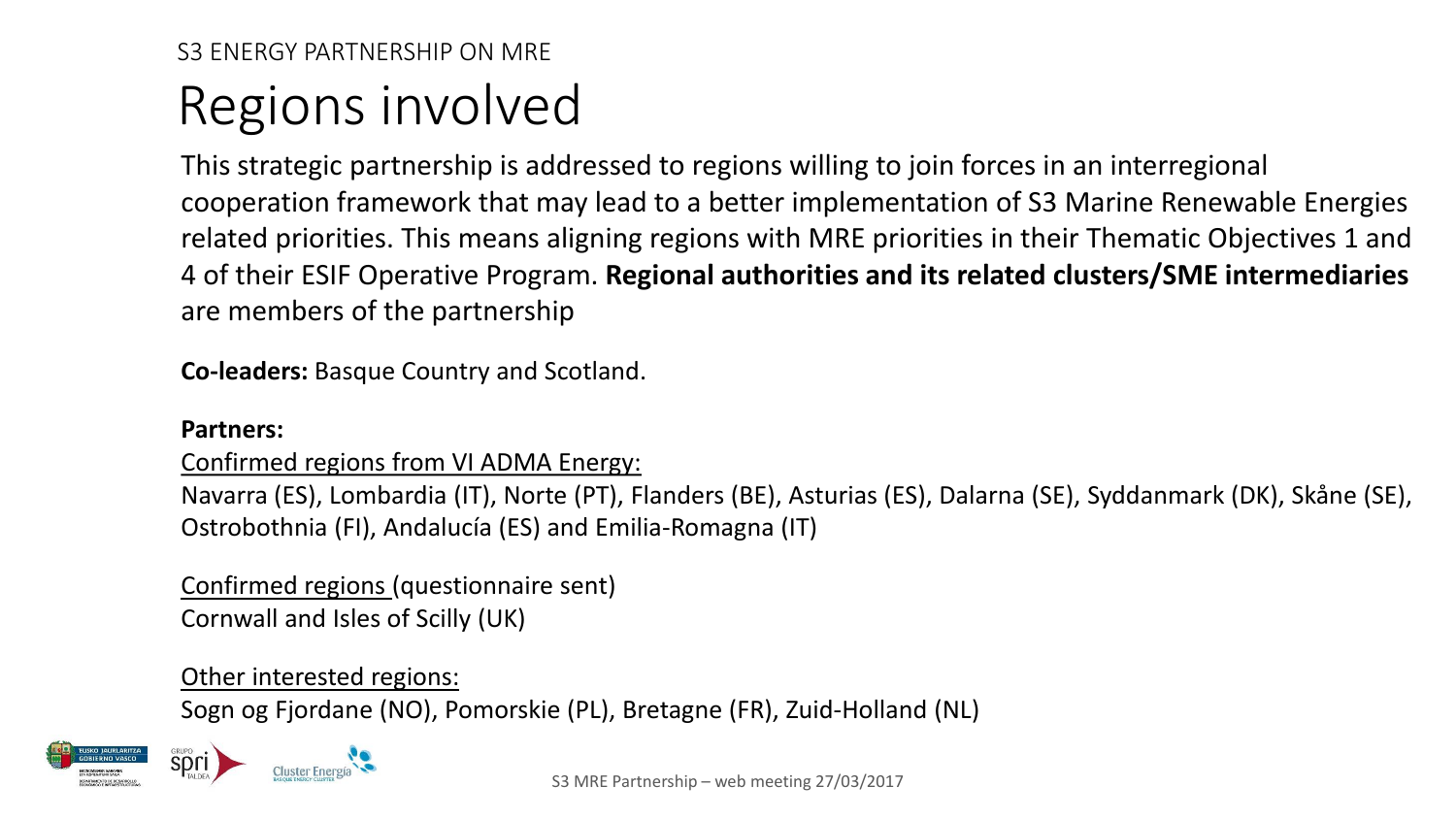# **Objectives**

- Facilitating to European companies the best partnerships in order to address and solve specific challenges at the technological level in the different markets and segments:
	- For **offshore wind energy** the challenges include increased water depths, more remote and distant site locations, corrosion of towers and foundations and larger size of components, with a resultant increase in logistical challenges for installation, operation and maintenance.
	- For **ocean energy** (wave and tidal), the current biggest challenge is the survivability of the marine devices.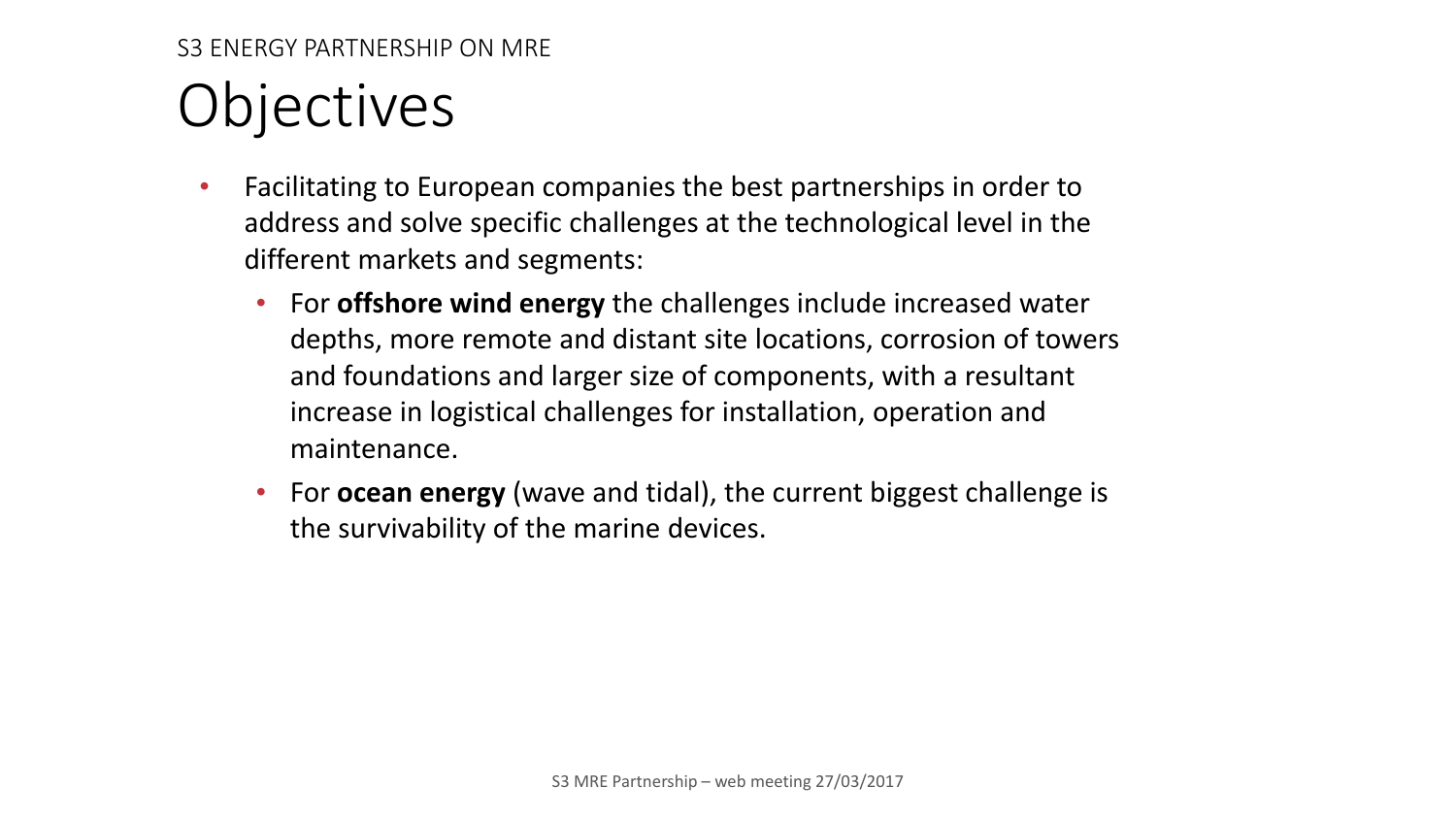# Objectives

- Help companies and R&D organisations to establish a **better understanding about the critical factors** to succeed and **develop a longterm vision** in close partnership with the relevant stakeholders.
- Reveal **visibility of the European industrial potential** and help companies to identify their technological needs.
- Help policy makers understand the needs of actors and thus be in a better position to **design effective policy responses.**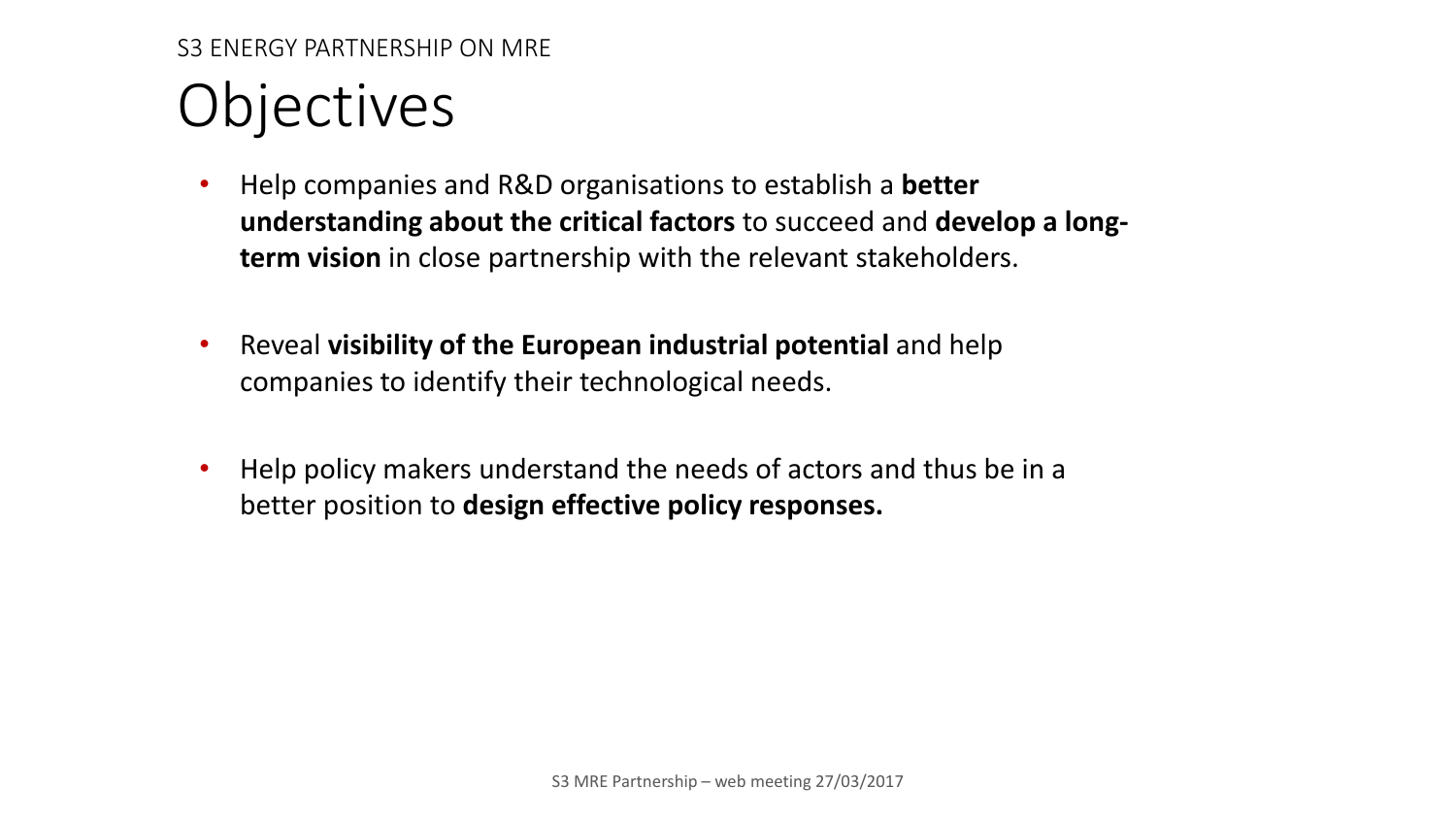## Methodology

- $\triangleright$  The methodology proposed by the Vanguard Initiative is foreseen
- $\triangleright$  The close collaboration between regional authorities and cluster organizations is required for an effective industry engagement
- $\triangleright$  VI's methodology is structured around 4 core functions:
	- **Learn**. This function includes activities such as data sharing, value chain mapping, exchange of good practices, workshops and study visits, and the development of guidebooks and manuals for business intelligence.

Learn

٠

**Connect** 

J.

**Demonstrate** 

a.

Commercialisation

**SHARE LEARNING UPSCALE** 

- **Connect**. This refers to activities such as industry brokerage, matchmaking events (including virtually), the development of demonstrator ideas, and broadly using the pilot as a collaboration space.
- **Demonstrate**. Under this function, the pilot would serve as a virtual incubator, providing start-up space for demonstrators, serve as a structure for leveraging public and private funds, provide ideas and mobilize inter-regional infrastructure pooling, and deliver projects related to identified common challenges and technology needs.
- **Commercialize**. This relates to the use of the learn / connect / demonstrate functions and services to promote demonstrators, agenda setting and policy outreach at EU, national and regional levels.

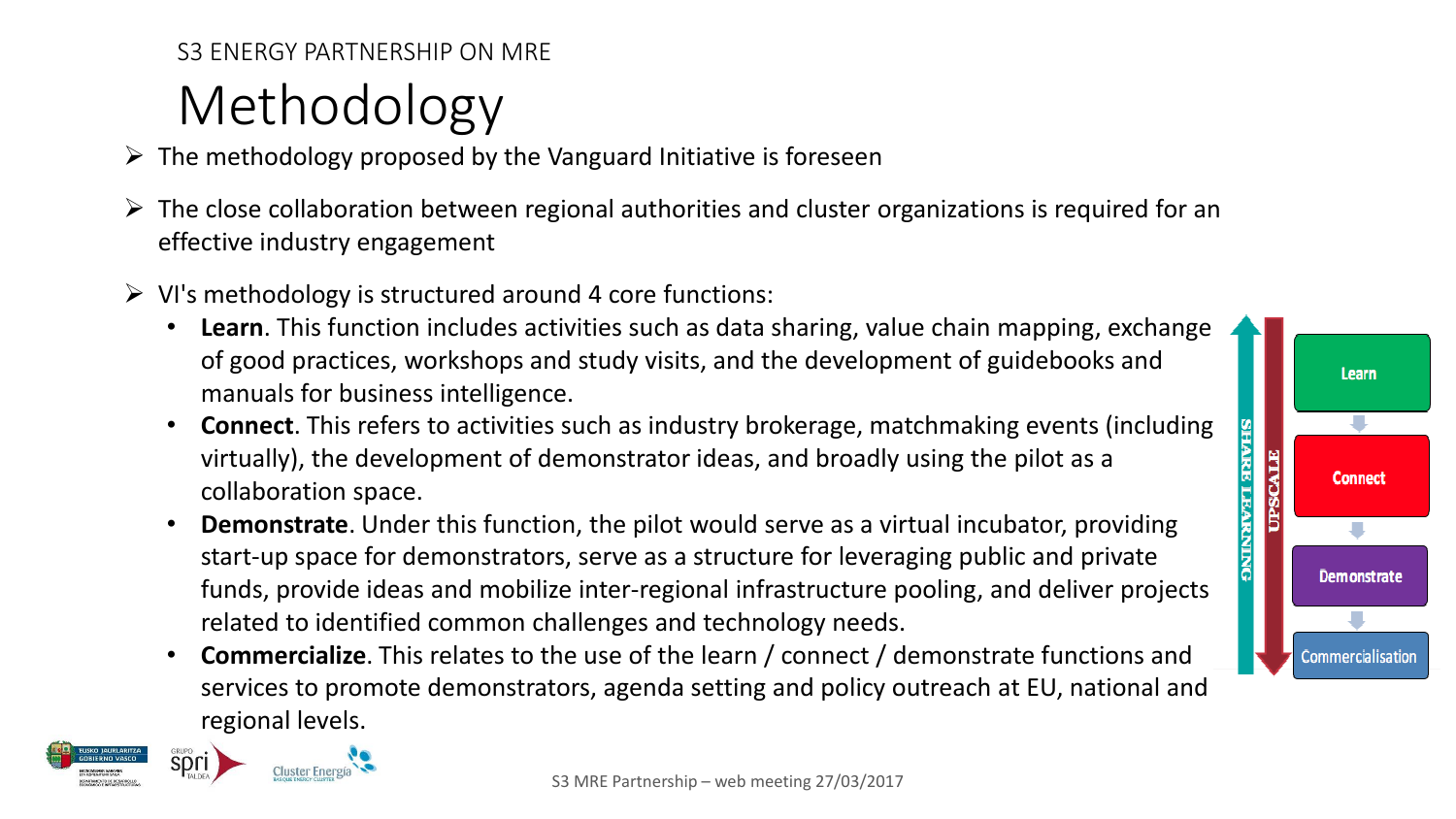### Methodology

The S3PE proposes the following activities for the development of these phases:

#### **PHASE 1: LEARN**

- $\triangleright$  Elaboration of a concept note with feedback of European Commission and validation of participant regions, including information such as: objective, mission and priorities of smart specialisation.
- $\triangleright$  Definition of governance structure (e.g. leaders, co-leaders and responsible of thematic lines) and rules of functioning.
- $\triangleright$  Identification of new members and establish a protocol to invite them to join the partnerships
- $\triangleright$  Identify strategic synergies with related initiatives (e.g. networks, associations, clusters, programmes, projects, platforms) in order to build operational synergies.
- $\triangleright$  Background analysis (e.g. results from previous studies, analysis)
- $\triangleright$  Head towards Political commitment / institutional agreement

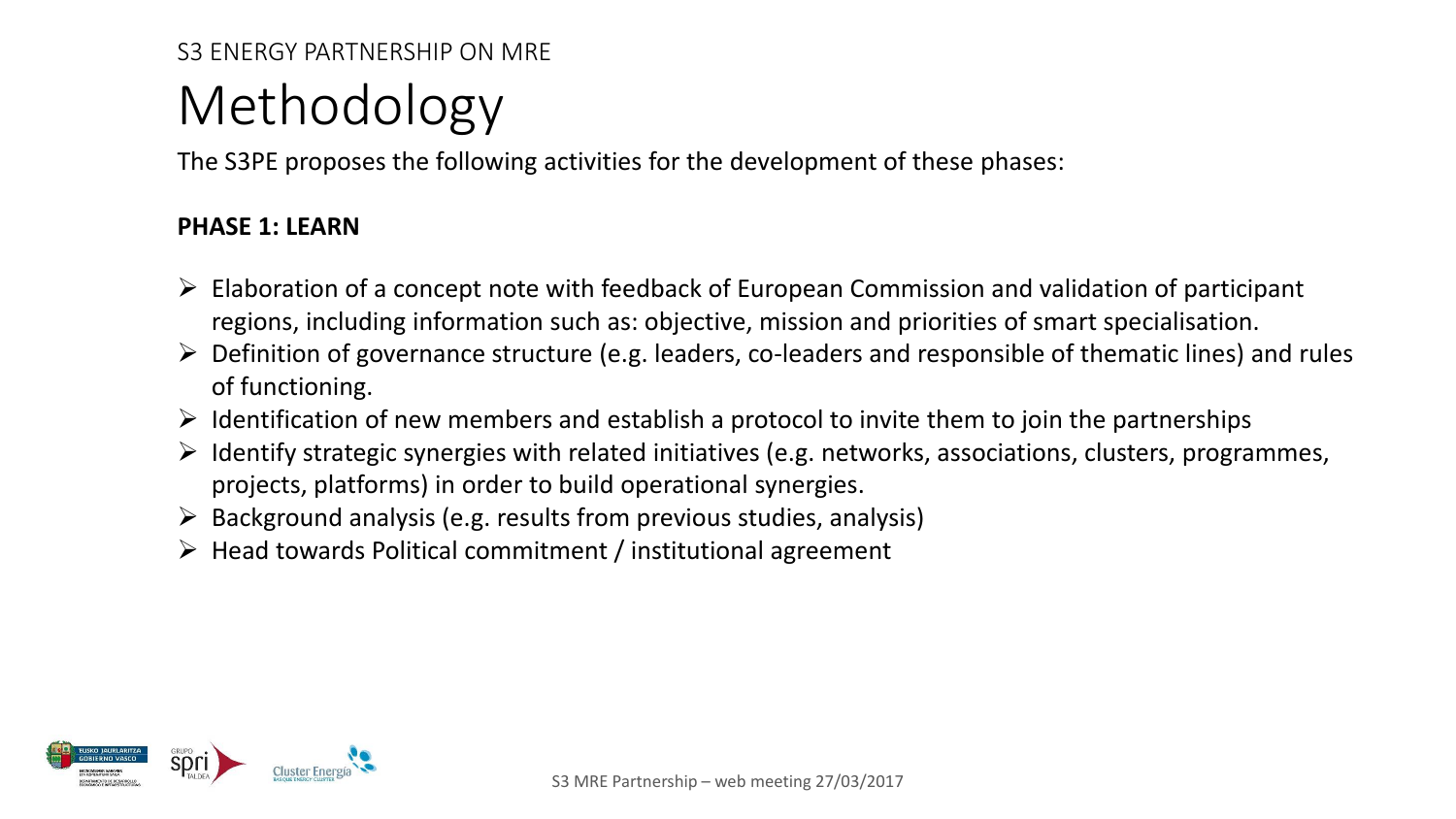### S3 ENERGY PARTNERSHIP ON MRE Methodology

#### **PHASE 2: CONNECT**

- $\triangleright$  Definition and agreement of Partnerships' joint work plan: milestones, share of tasks, expected impact: *ex ante* setting-up of clear and measurable targets and corresponding indicators, etc.
- $\triangleright$  Establish collaborative synergies with related initiative in the thematic of reference
- $\triangleright$  Elaborate joint mapping of capacities and resources available in the regions (e.g. industry, technologies, patents, resource availability)
- $\triangleright$  Identification and agreement on Pilot activities according to the thematic of reference and leading to establish key frameworks of cooperation (E.g. European Value Chains, Investments Pipeline, Private engagement, Joint Investments, joint large-scale demonstrators, shared technology centres, other cross-regional projects, small projects bundled together in 'investment platforms', single cross-regional large scale projects, or large-scale individual projects to be developed across European industrial value chains, Monitoring and Evaluation S3)
- $\triangleright$  Identification of external support needs and communicate it to the European Commission.

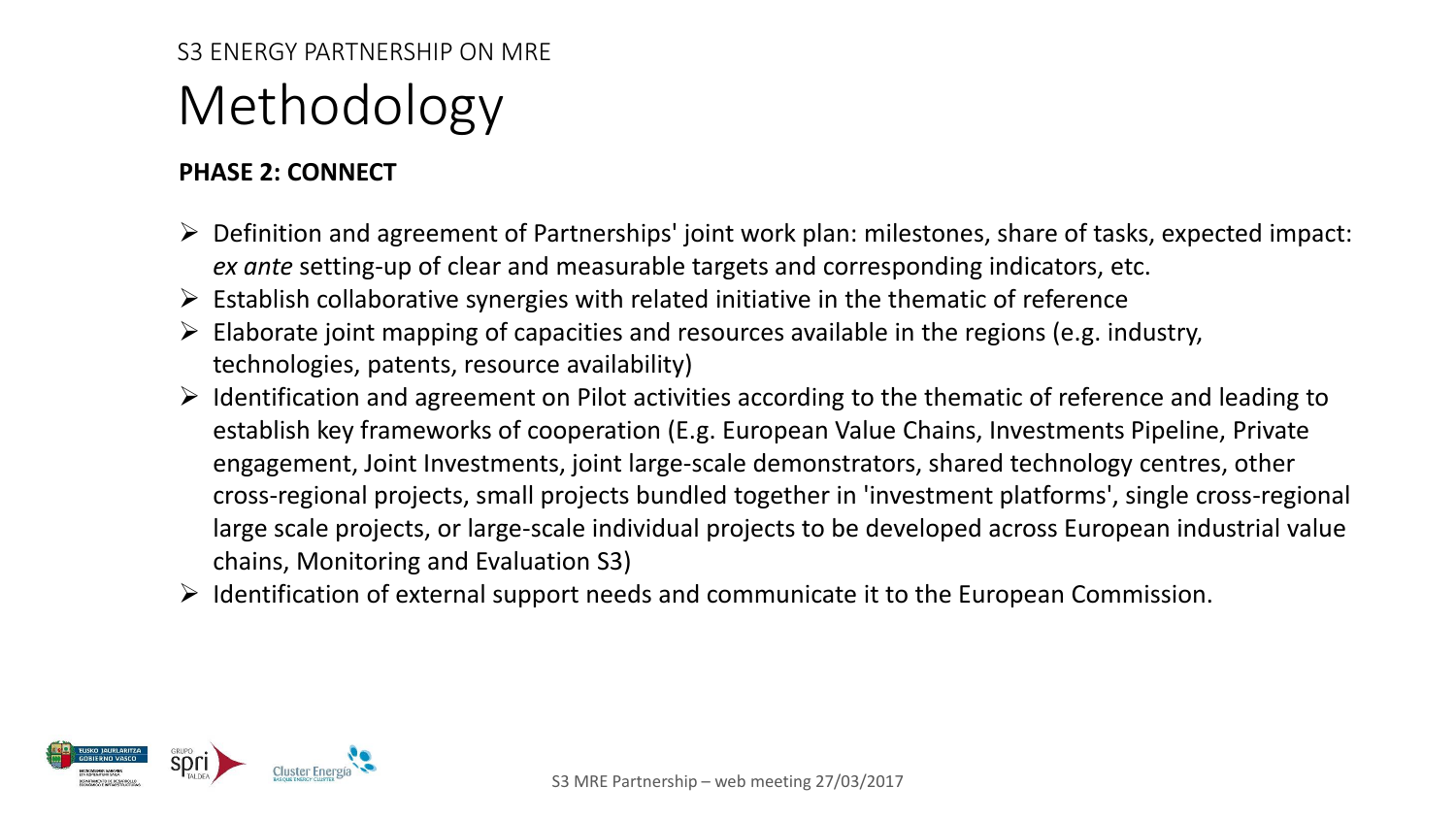## Methodology

### **PHASE 3: DEMONSTRATE**

- $\triangleright$  Pilot activities implementation (according to action lines to be developed within each partnership)
- $\triangleright$  Evidencing results derived from pilot joint projects
- $\triangleright$  Elaboration of a dissemination results strategy (including evidences for regional policy)
- $\triangleright$  Monitoring and evaluation (indicators)

#### **PHASE 4: UPSCALE**

- $\triangleright$  Definition of business plan: cost estimates, identification of available funds, exploration of funding possibilities, design of co-investment projects (e.g. joint calls) integrating several sources of financing and addressing common thematic objectives.
- $\triangleright$  Deployment of real joint investments (evidence-based found in pilots)
- $\triangleright$  Stimulation industrial cooperation at higher scale
- $\triangleright$  Strategic engagement of private sector as counter-part of big projects
- $\triangleright$  Development of bankable and autonomous projects, less dependent on public funds
- $\triangleright$  Monitoring and evaluation (regional growth, economic and social indicators)

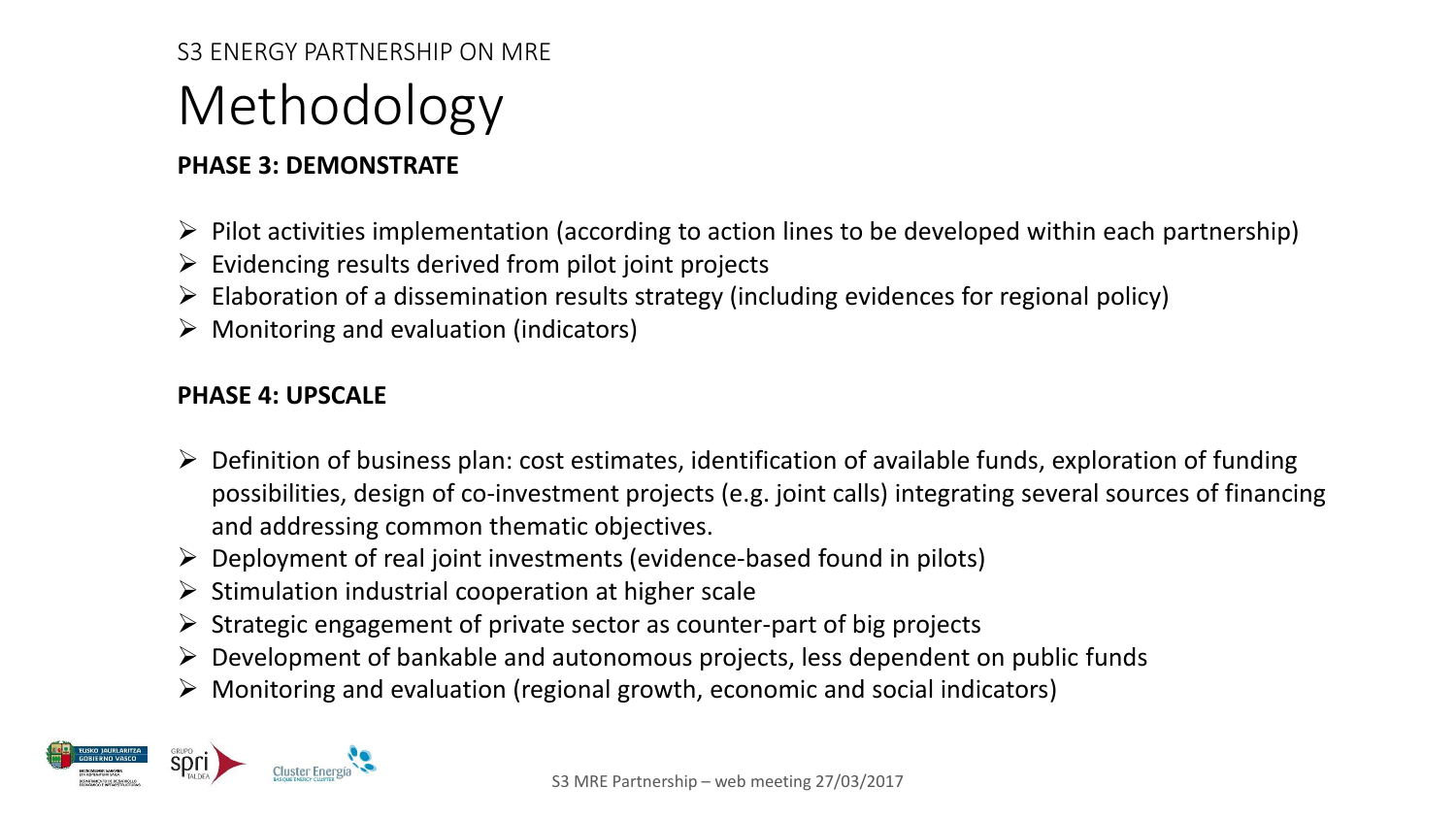### S3 ENERGY PARTNERSHIP ON MRE Methodology

And the following **key milestones**:

- Participation in the European Smart Specialisation Conference (**1-2 June 2017**, Helsinki)
- Participation in the European Sustainable Energy Weeks (**21 June 2017,** Brussels) to show main achievements of this cooperation (e.g. framework of the first conference of managing authorities in charge of TO4).
- $\triangleright$  Participation in S3PEnergy partnerships Assembly (4 partnerships), discussion state of play and networking. European Week of Regions and Cities (**October 2017,** Brussels)
- Participation in the S3PEnergy "final" conference (**foreseen end of 2017**)

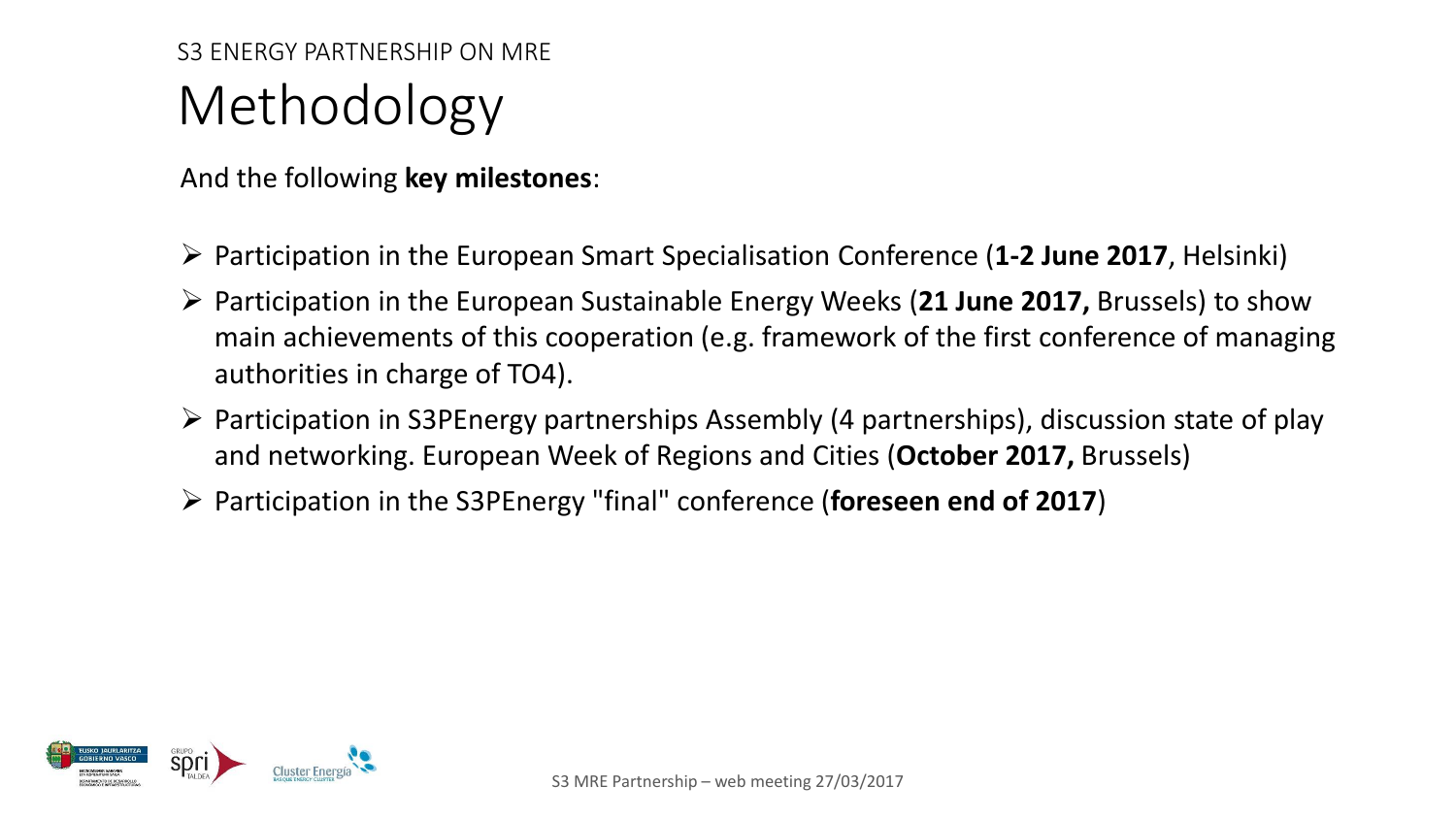### 1. Learn

- Concept note
- Responses to questionnaire
- Joint meeting ADMA Energy &MRE: 16<sup>th</sup> May, Basque Country
- Mapping exercise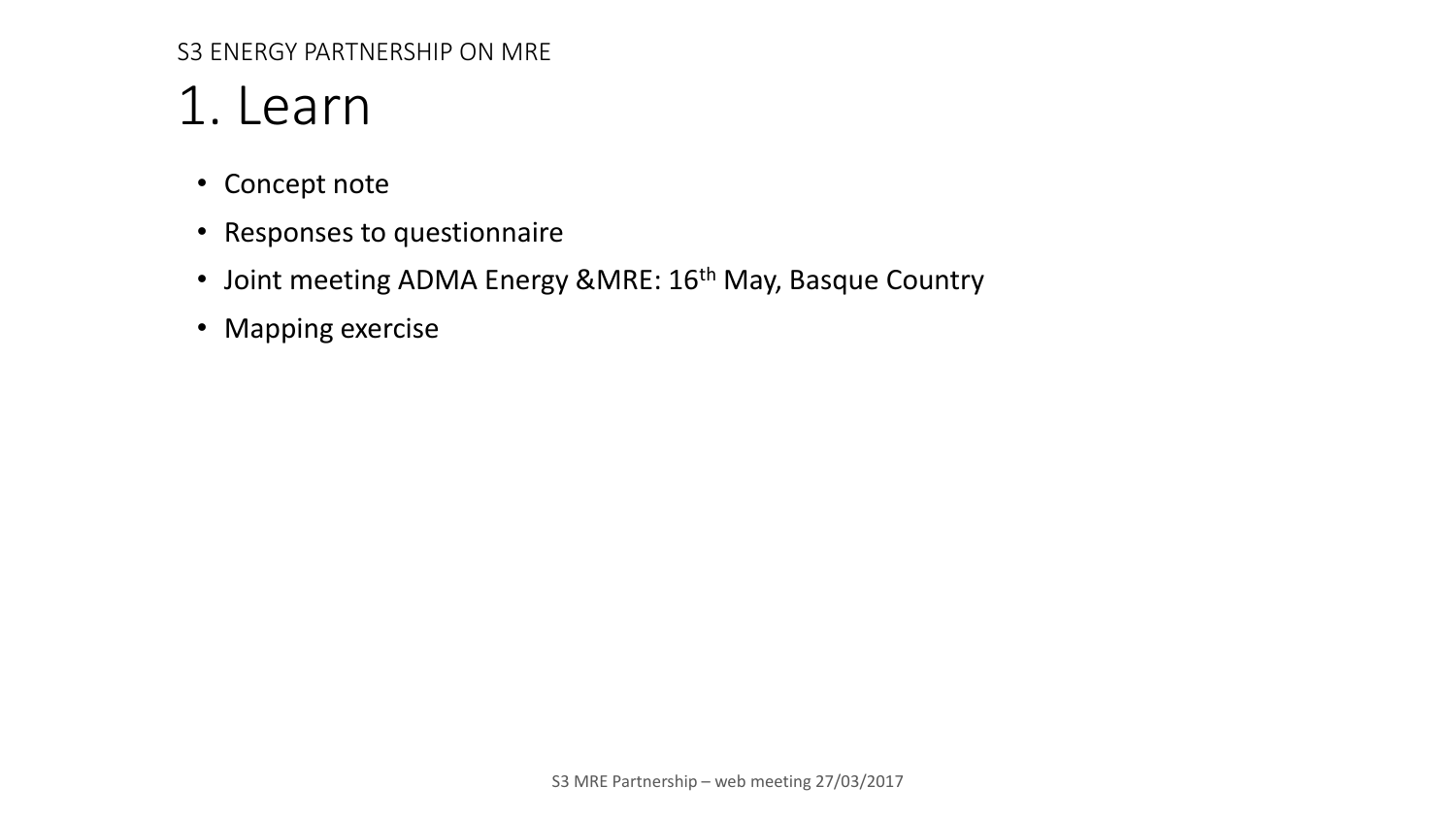## 2. Connect

- The critical challenges pointed out by the ADMA Energy value chain stakeholders can be summarised as follows:
	- **Few established and systematic relationships** exist between companies and organizations.
	- Access to a broad and competitive offer of **testing and demonstration infrastructures** available in Europe is complex.
	- **Access to key persons in big customers** (facility owners, EPC developers, OEMs) in order to fully understand their core needs and challenges is difficult and limited in time and subjects
	- The process of **searching well-matched partners** outside their home regions and discussing collaboration agreements is challenging for most companies
	- **Information deficiency** acts as a barrier to foster any kind of partnering opportunities.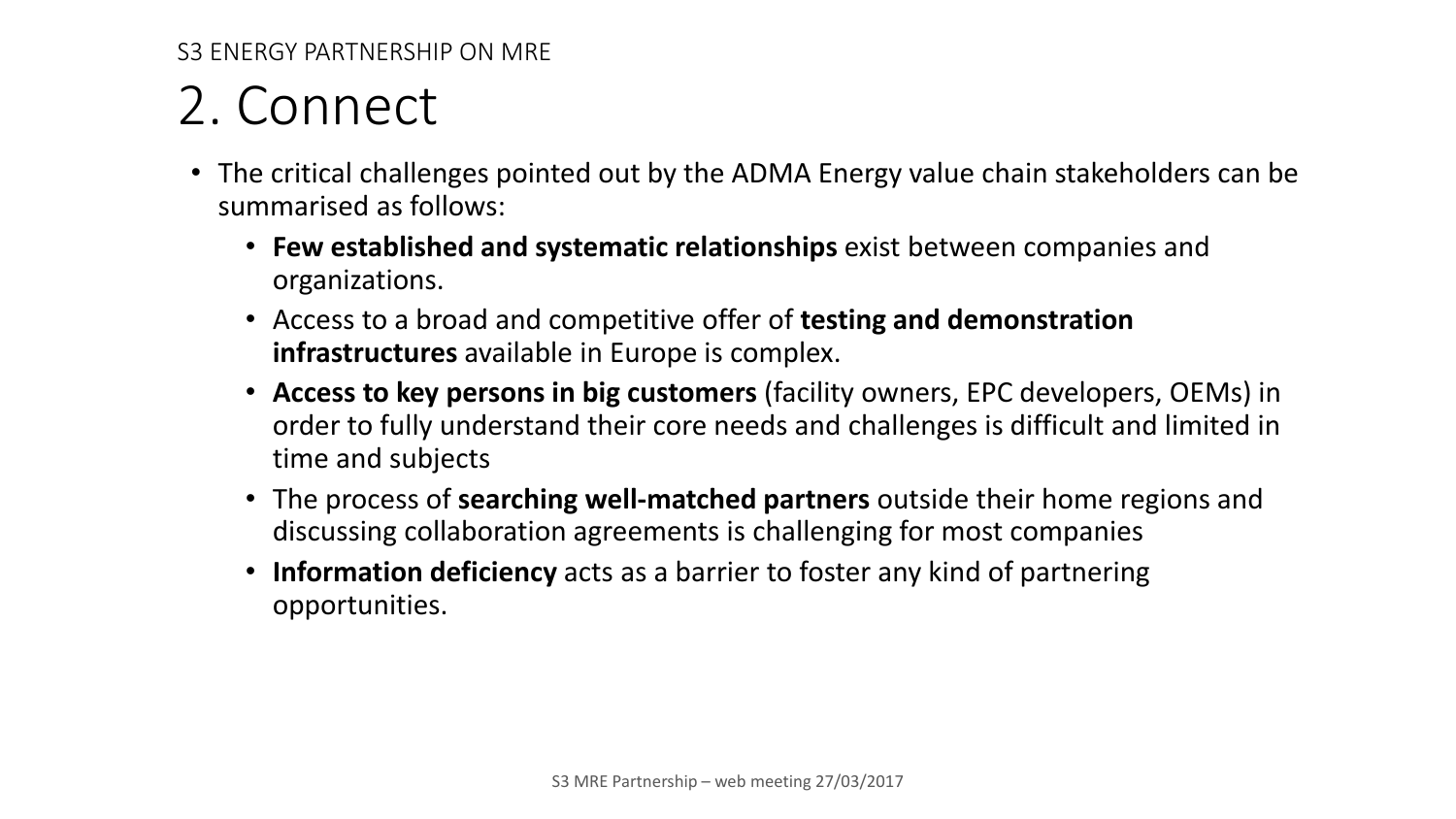### 2. Connect

- As a consequence, the ADMA Energy Pilot proposes activities along three **Connecting** action lines:
	- **Connecting Facilities**: Develop an inter-regional open access platform for test & demonstration facilities.
	- **Connecting Customers**: Opening up supply chains and encouraging OEM-SMEs collaboration.
	- **Connecting Partners**: Inter-regional industrial consortia to develop added-value product/service proposals for global markets.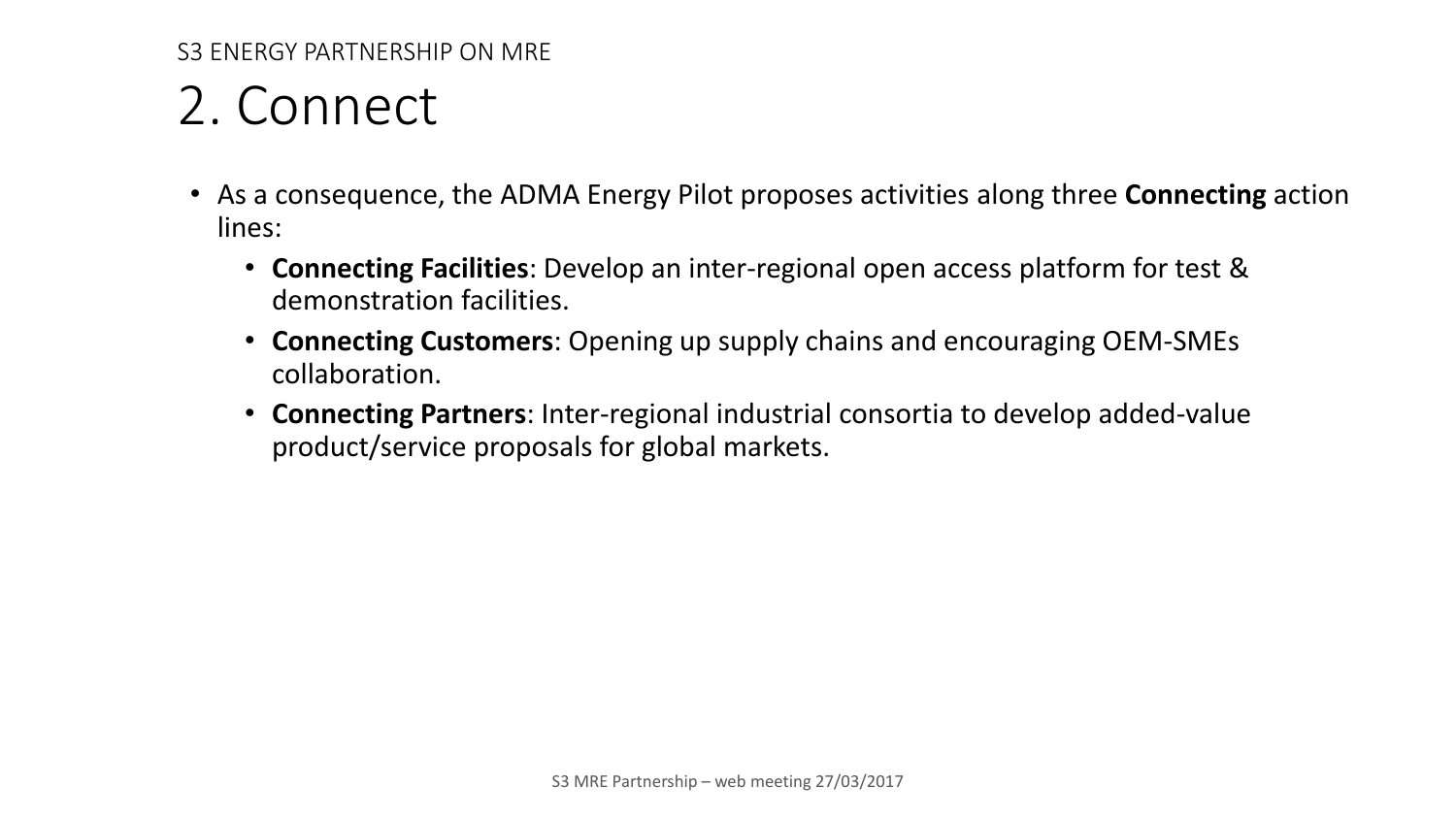# Plan to boost industrial engagement through "Connecting Journeys"

- Organisation of Connecting Journeys in the different partner regions with the following agenda:
	- Meetings with pivotal companies (at least 2):
		- Utility
		- Oil company/Operator
		- Windfarm developer
		- OEM (wind turbines, wave/tidal converters)
		- Main contractors for EPC/Turnkey projects
	- Visit to Research Center/Testing facility in offshore energy components/subsystems (1 or 2)
	- Matchmaking session with local companies, preferably SMEs (at least 6)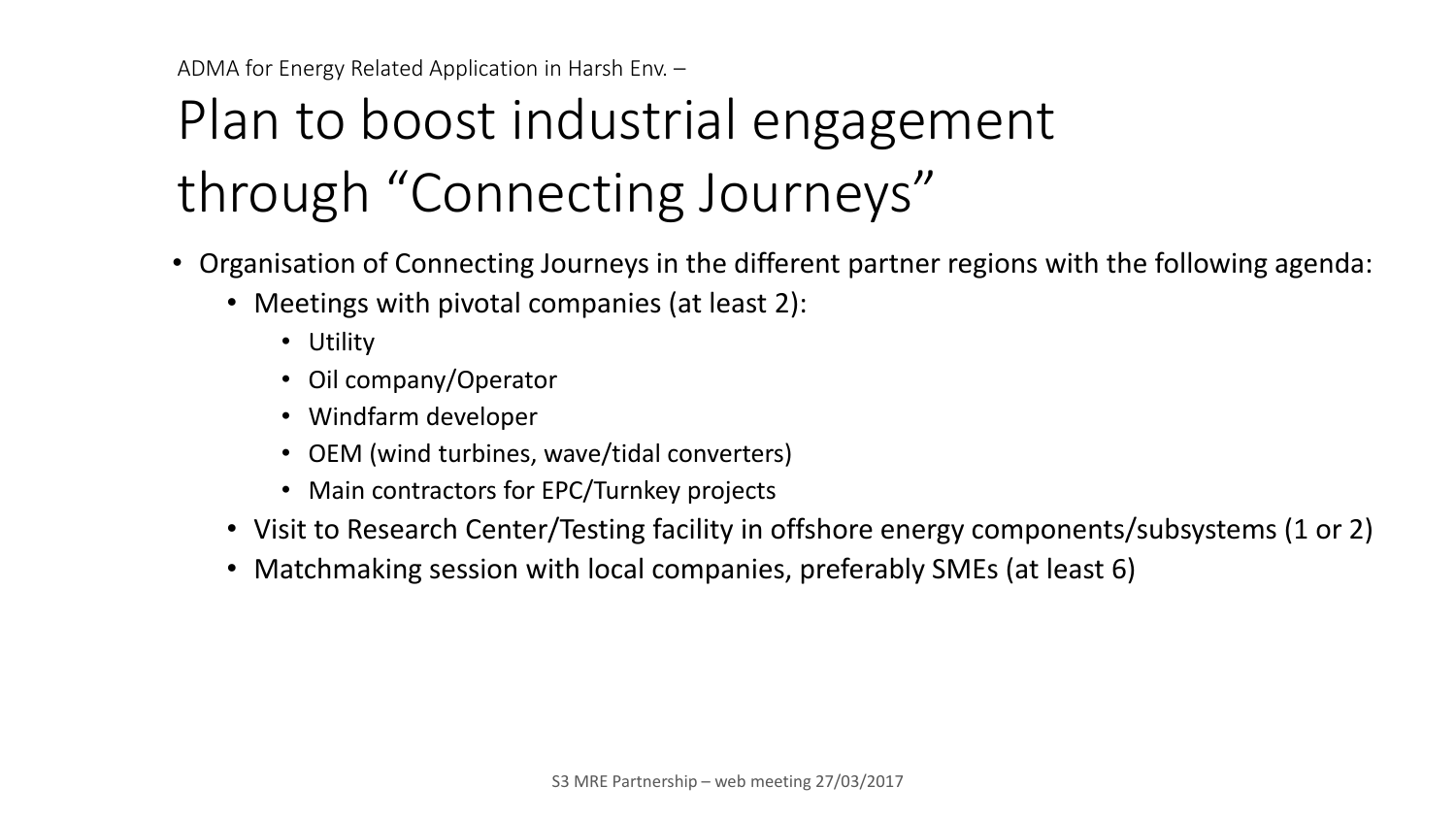# Plan to boost industrial engagement through "Connecting Journeys"

- Duration of each Connecting Journeys : 2,5 days.
- 2 Connecting Journeys / year
- Minimum number of guest attendants: 20 companies (not including public entities and research organisations). To be confirmed at least 1 month before the planned date
- Costs:
	- Organisation costs: meeting rooms, coffee breaks/catering during working sessions, transport from hotel to venues,....  $-$  to be covered by the host organisations
	- Travel costs: flight, hotel,... to be covered by each guest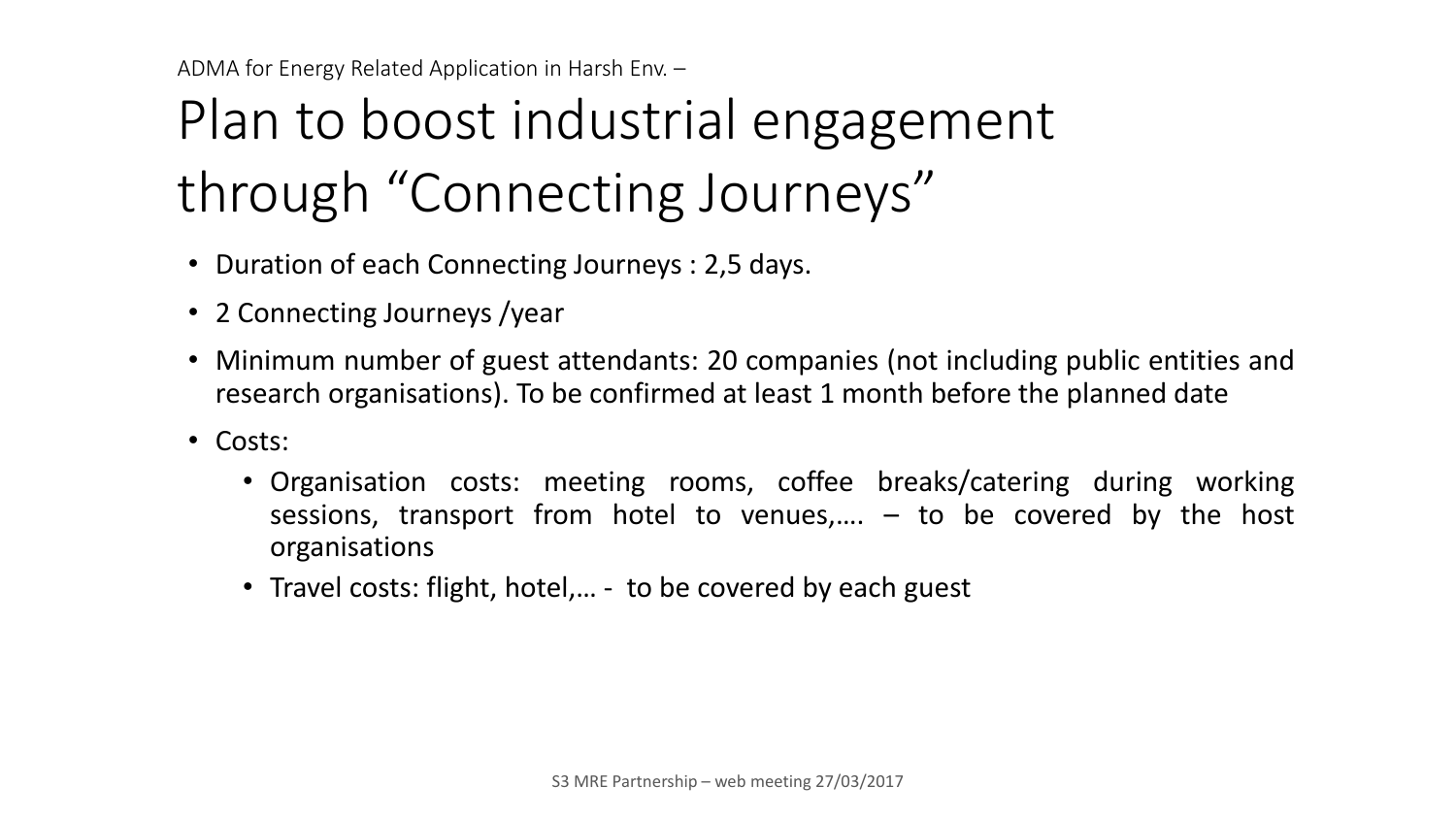## Basque Country "Connecting Journey" 17th – 19th May 2017

**Basque Country offers to be host region for the first Connecting Journey 2017 Proposed date: 17th – 19th May - during S34GROWTH Study Visit**

**th morning –** S34GROWTH Interreg and MANUNET joint event (optional) **th afternoon:** Marine Renewables Testing Facility visit **th evening:** Guggenheim visit and dinner with Interreg participants (optional) **th morning**: Meeting with pivotal companies **th afternoon**: Matchmaking event **th morning**: Offshore Wind Testing Facility and Research Centre visit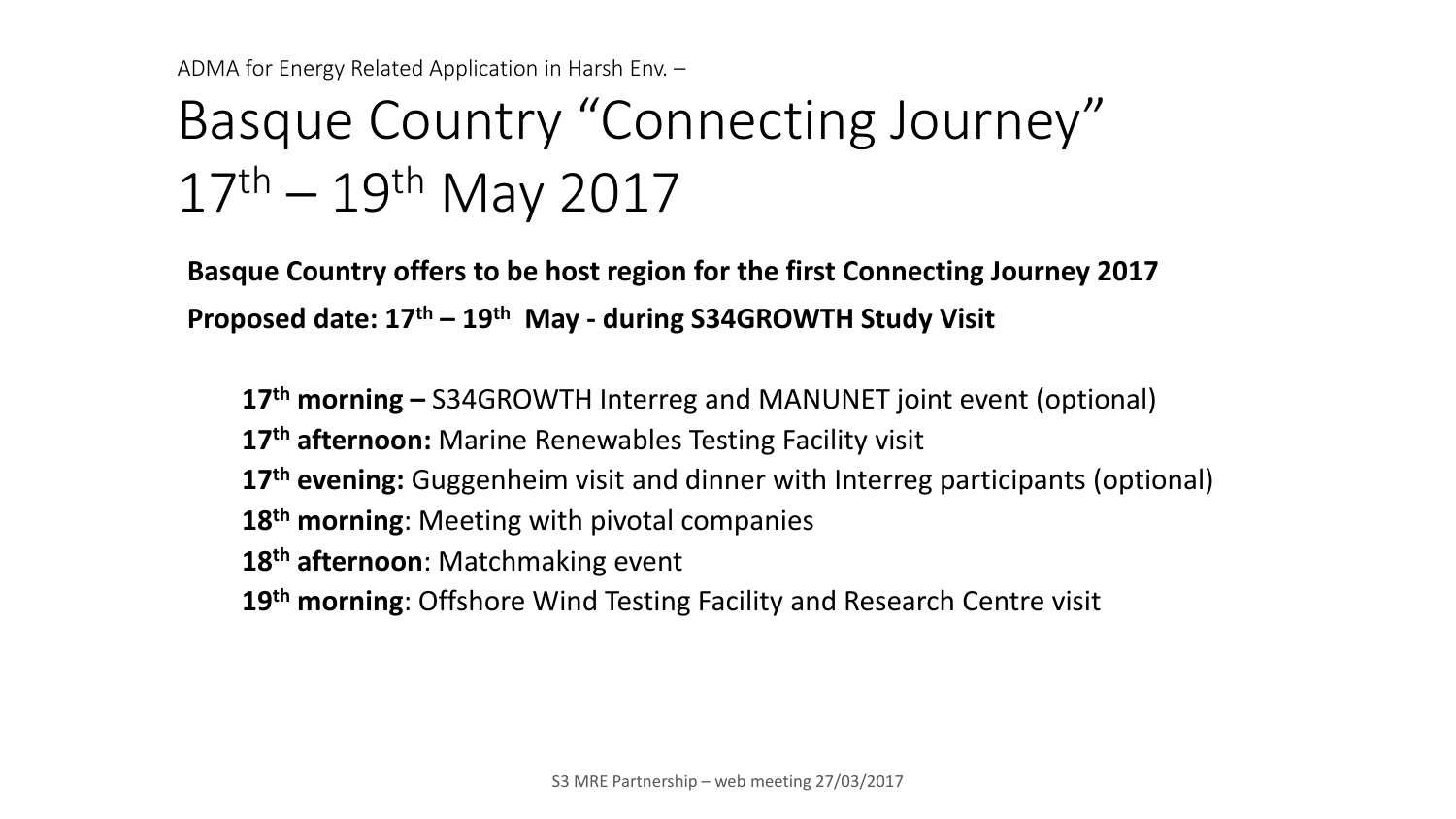## Basque Country "Connecting Journey" 17th May

**S34GROWTH Interreg and Manunet Joint Event.** Venue: Euskalduna Congress Palace, Bilbao.<http://www.euskalduna.eus/en/>

9:00 – 9:30 Institutional Opening. Basque Minister for Economic Development, EC representative 10:00 – 13:00 S34GROWTH Study Visit: Basque Advanced Manufacturing Strategy, Basque R&D Funding Programmes, Cluster Policy, MANUNET

### **Marine Renewables testing facility visit**. Bimep, Lemoiz <http://bimep.com/en/>

13:00 – 15:00 Bus to Lemoiz and lunch

15:00 – 17:00 Presentation of research activities on Wave Energy by Tecnalia and BIMEP on-site visit 17:00 – 17:30 Bus to Bilbao

### **Visit and dinner at Guggehheim Museum** [https://www.guggenheim](https://www.guggenheim-bilbao.eus/en/exhibitions/)[bilbao.eus/en/exhibitions/](https://www.guggenheim-bilbao.eus/en/exhibitions/)

19:00 – 23:00 Together with S34GROWTH and MANUNET partners S3 MRE Partnership – web meeting 27/03/2017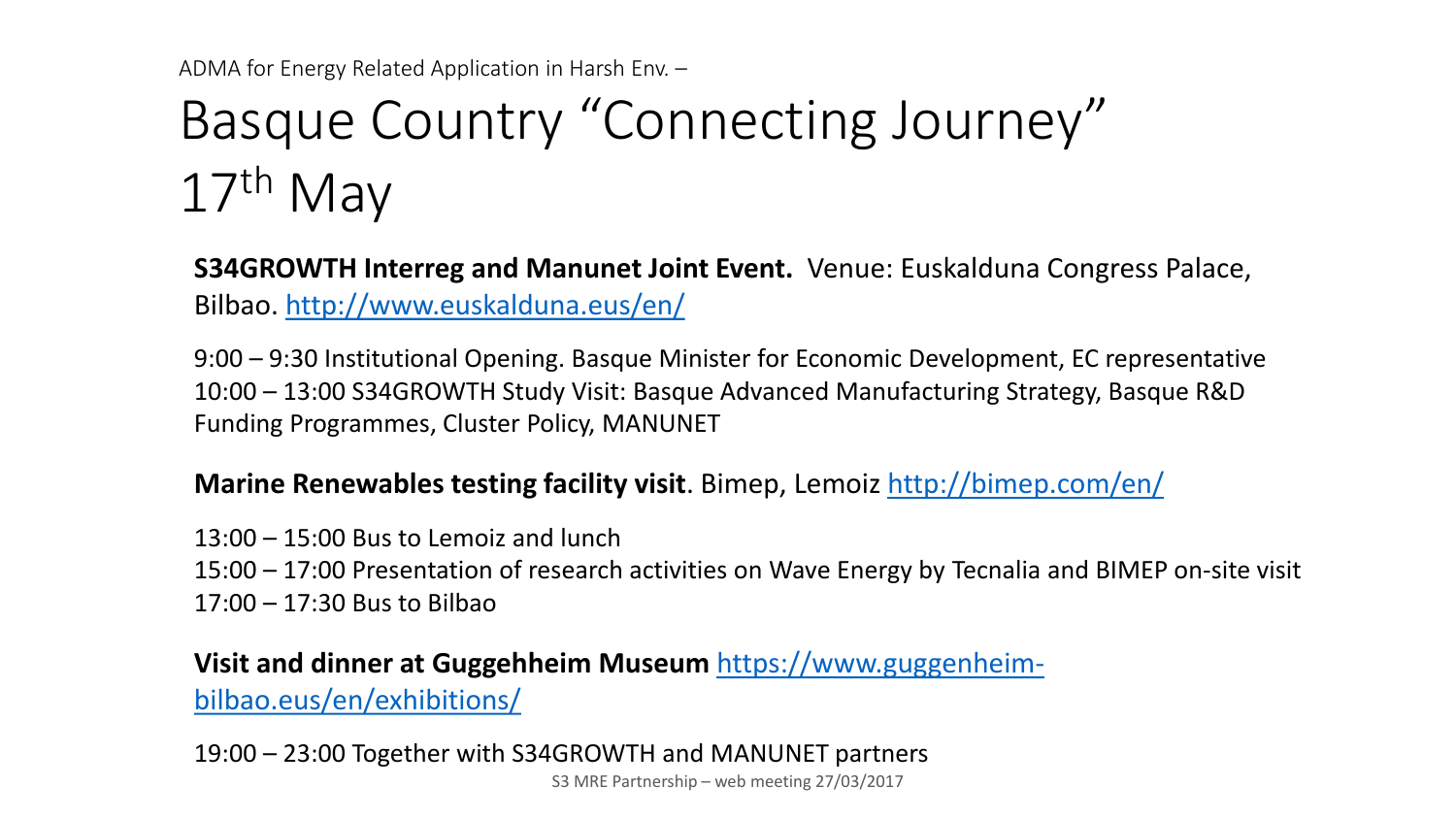## Basque Country "Connecting Journey" 18<sup>th</sup> May

**Meeting with pivotal companies.** Venue to be decided

9:00 – 11:00 Pivotal companies presentations

IBERDROLA – utility and offshore windfarm developer [https://www.iberdrola.com](https://www.iberdrola.com/) (TBC)

ADWEN – offshore wind turbine manufacturer <http://www.adwenoffshore.com/> (TBC)

11:00 – 11:30 Networking coffee

11:30 – 13:00 Presentations of other relevant companies in the offshore value chains

**Matchmaking event.** Venue to be decided

13:00 – 14:00 Lunch

14:00 – 17:00 Matchmaking event with Basque companies from Offshore Wind Energy, Wave Energy, Oil&Gas and value chains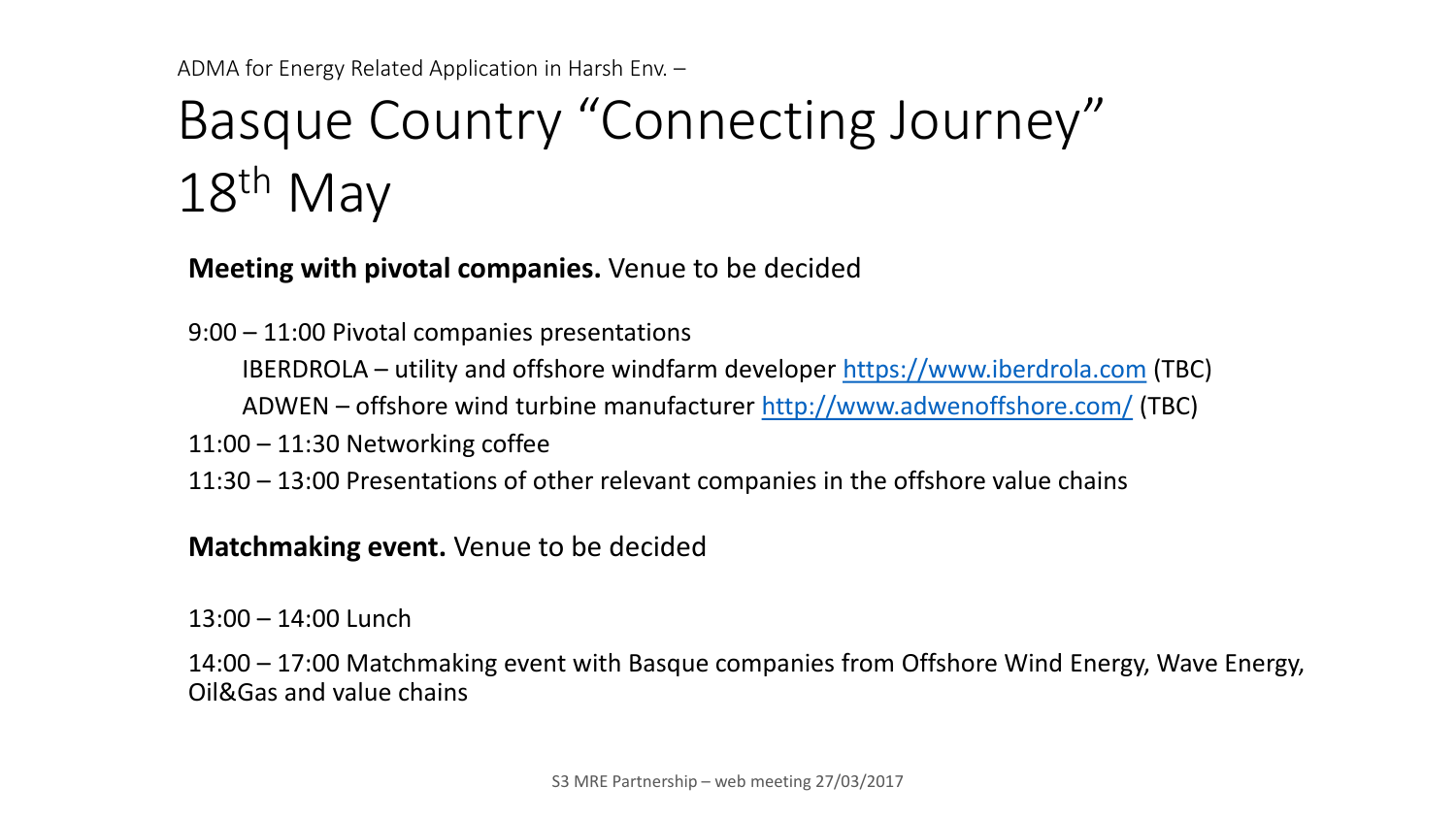## Basque Country "Connecting Journey" 19th May

**Offshore Wind Testing Facility and Research Centre visit**

9:00 – 10:00 Bus to Research Center IK4 Tekniker, Eibar <http://www.tekniker.es/en> 10:00 – 11:00 Coffee and presentation of research activities related to Offshore Wind 11:00 – 12:00 Visit to research facilities and Offshore Wind Testing Facility WINDBOX <http://www.clusterenergia.com/windbox-2>

12:00 – 13:00 Bus to Bilbao (possibility to stop at airport)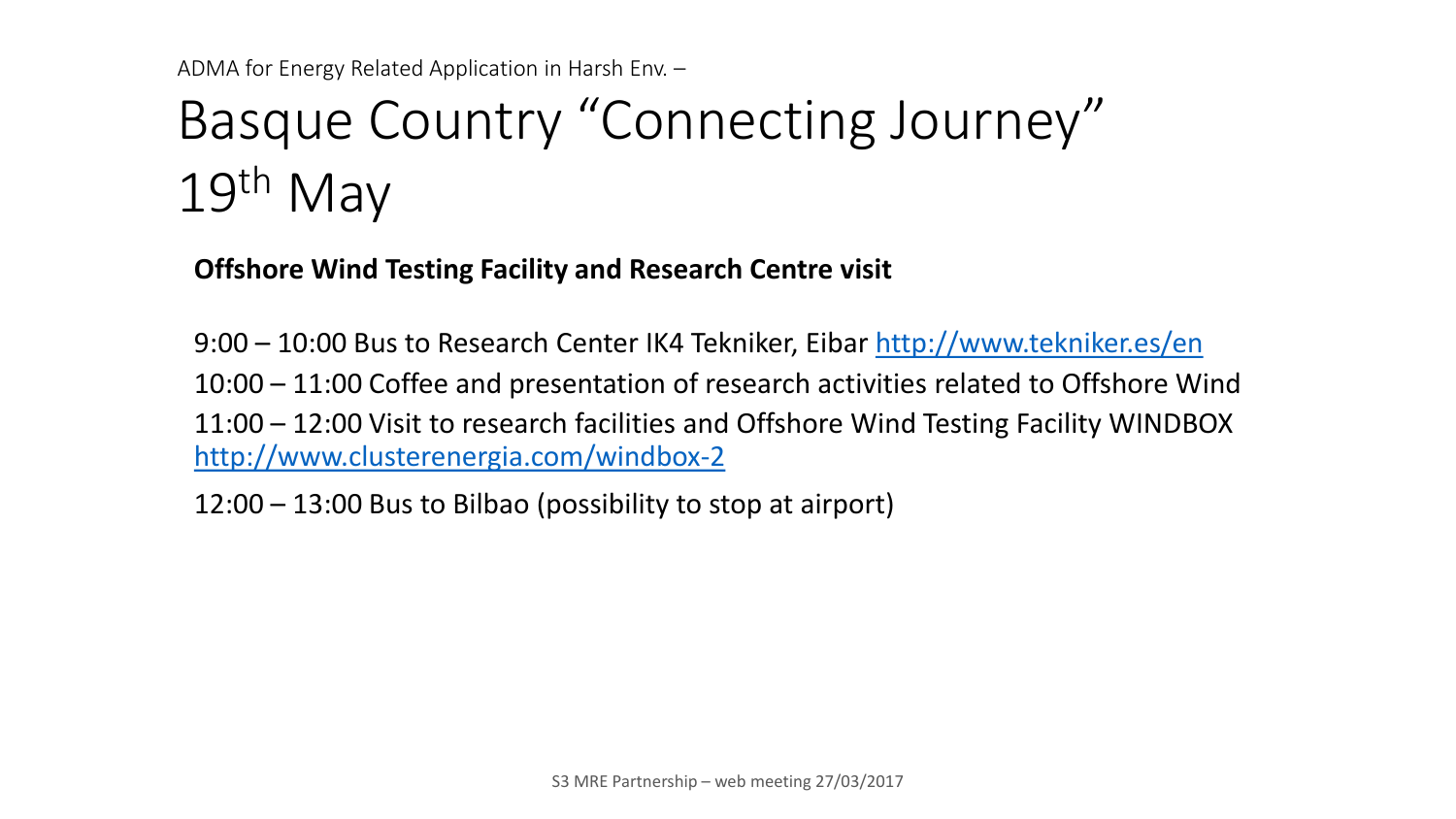# Basque Country "Connecting Journey"  $17<sup>th</sup> - 19<sup>th</sup>$  May

**CONFIRMATIONS TO cristina@spri.es BY 31ST MARCH**

**Region representative (ADMA Energy partner) + companies**

(Minimum 20 guest companies)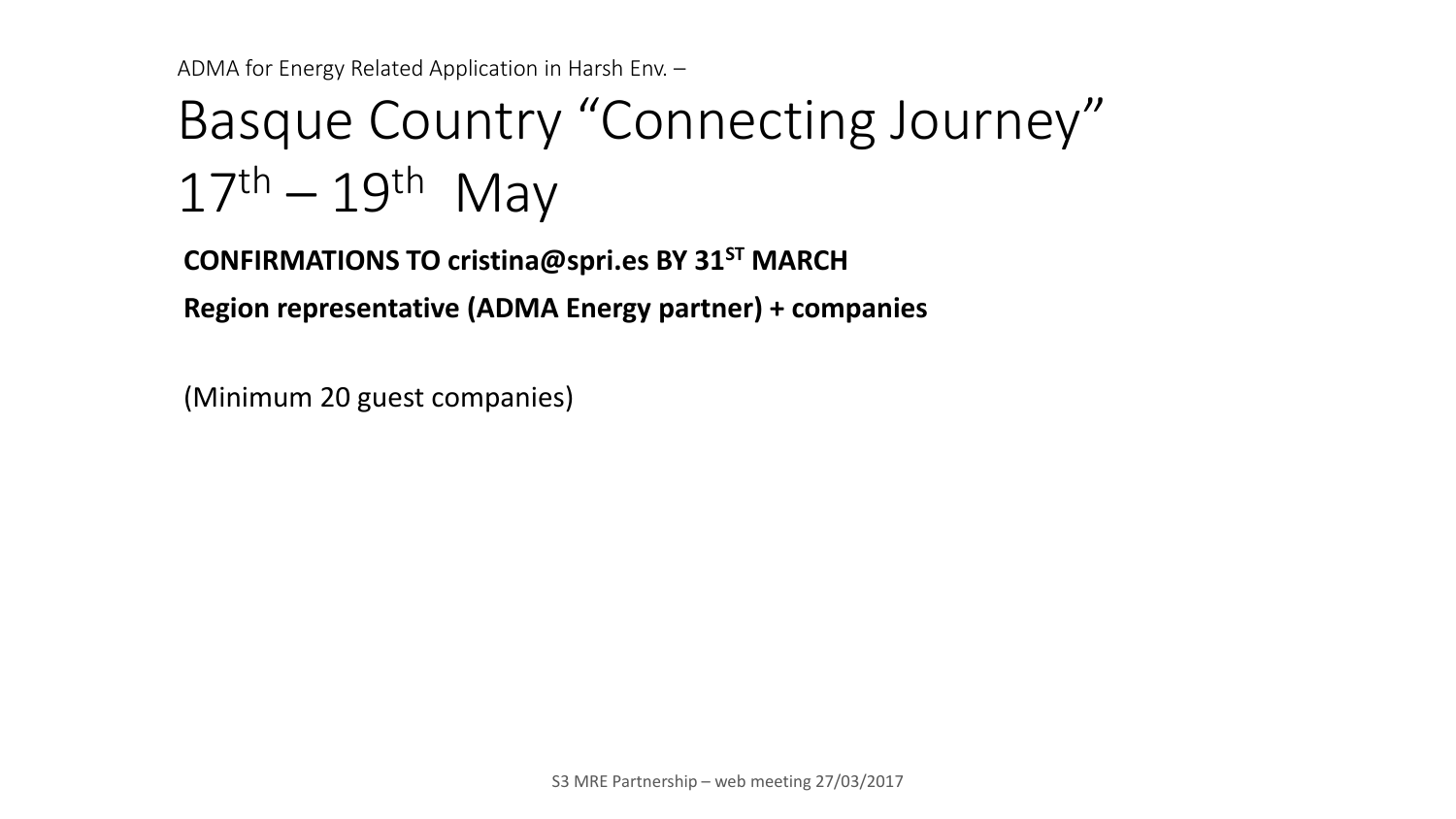### Next steps

### **Responses to the questionnaire.**

Deadline 31st March, to be sent to María Pestaña: [mpestana@spri.es](mailto:mpestana@spri.es).

### **Meeting in Bilbao on the 16th May.**

Deadline 7<sup>th</sup> April MRE partner: regional authority representative and/or technical expert (Cluster, RTO,…)

### **Connecting Journey 17th - 19th May in Bilbao.**

Deadline 7<sup>th</sup> April MRE partners + at least 2 companies

+ participation in:

**Cluster Energí** 

### **SMART Regions II Conference and Exhibition – High Level Event: 1-2 June 2017, Helsinki**

- European Sustainable Energy Week (EUSEW): 21 June 2017, Brussels
- $\triangleright$  European Week of Regions and Cities: October 2017, Brussels